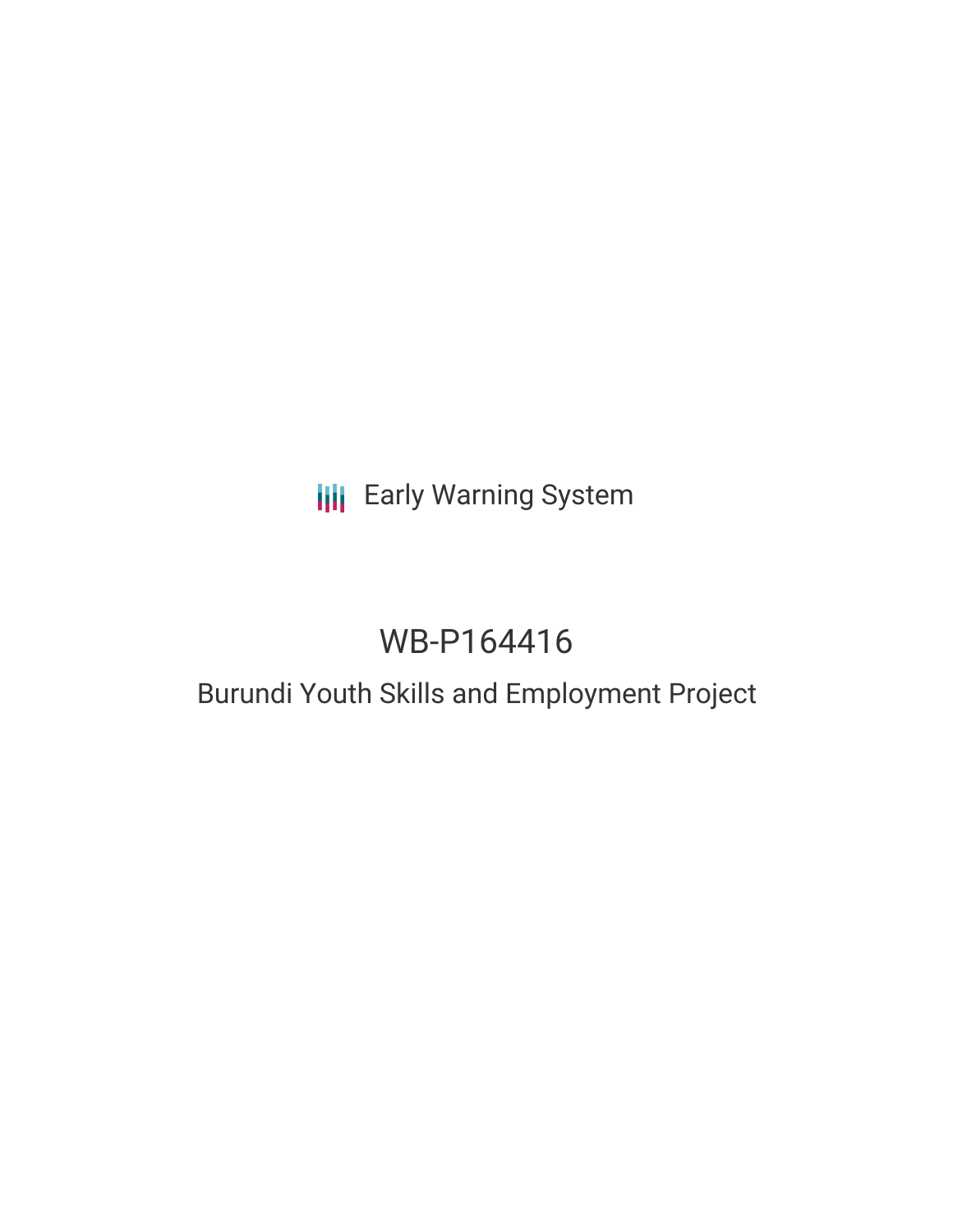

### Early Warning System Burundi Youth Skills and Employment Project

### **Quick Facts**

| <b>Countries</b>               | Burundi               |
|--------------------------------|-----------------------|
| <b>Financial Institutions</b>  | World Bank (WB)       |
| <b>Status</b>                  | Proposed              |
| <b>Bank Risk Rating</b>        | B                     |
| <b>Borrower</b>                | Government of Burundi |
| <b>Sectors</b>                 | Industry and Trade    |
| <b>Investment Amount (USD)</b> | \$30.00 million       |
| <b>Project Cost (USD)</b>      | \$30.00 million       |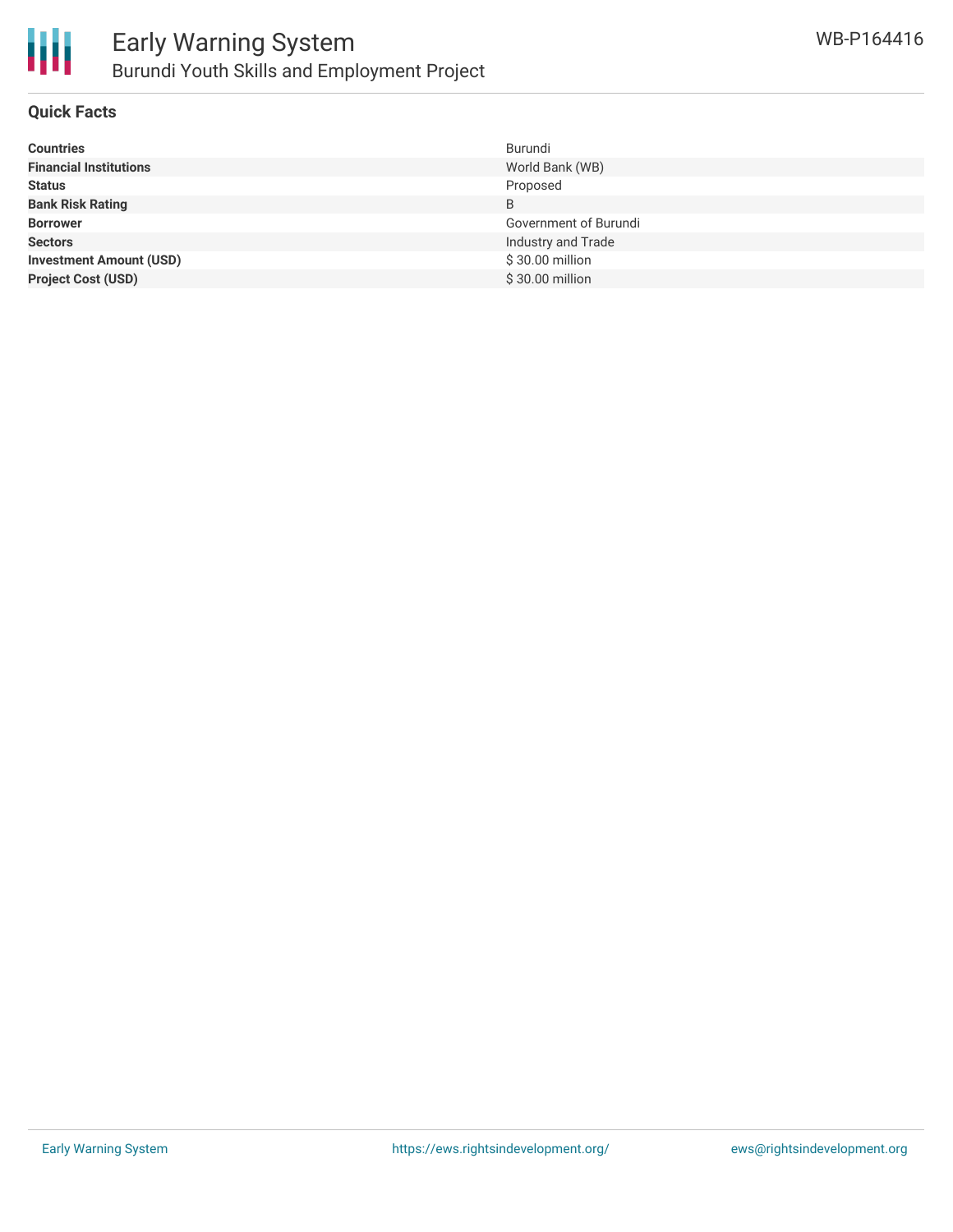

### **Project Description**

Project description not provided at the time of disclosure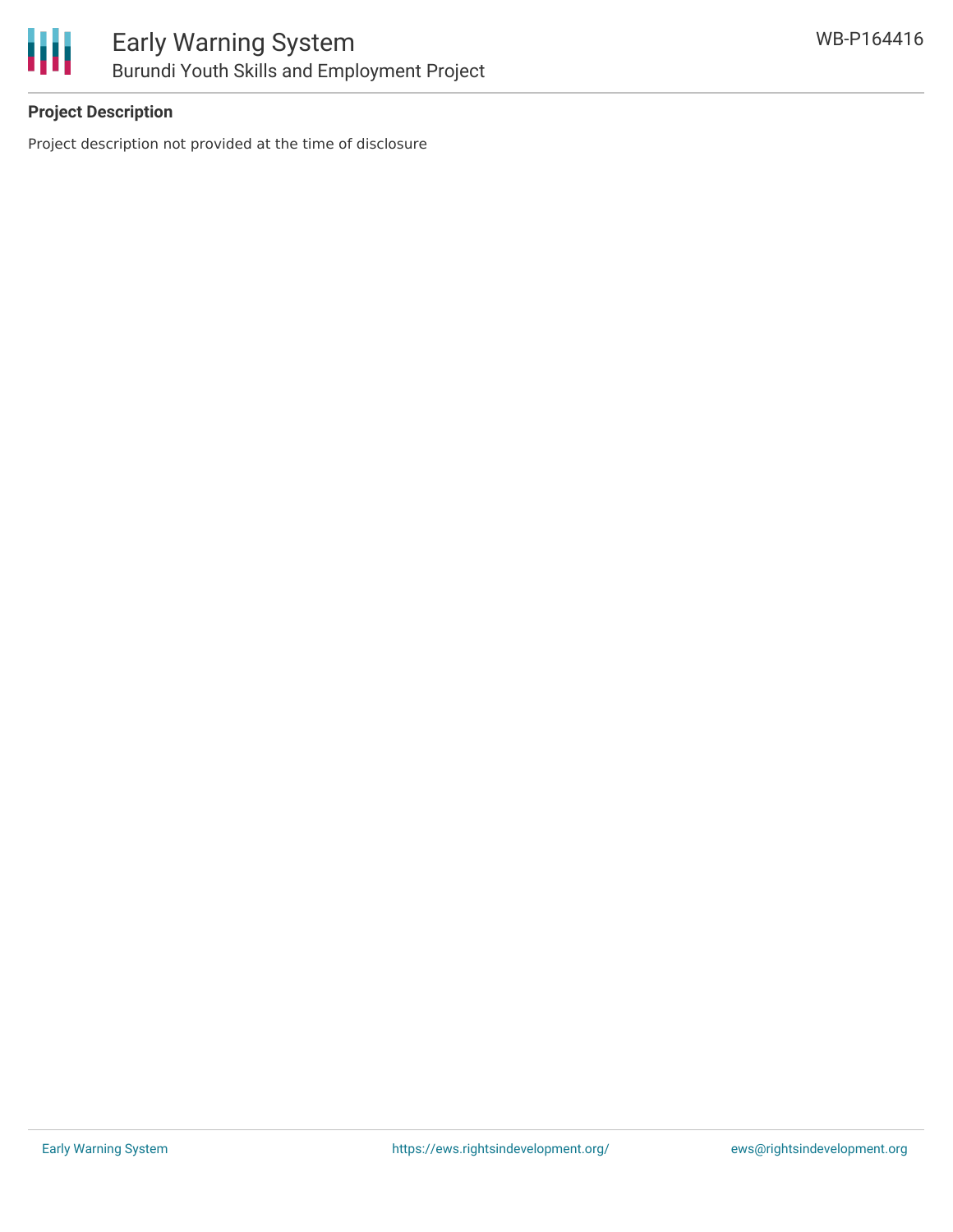

### Early Warning System Burundi Youth Skills and Employment Project

### **Investment Description**

World Bank (WB)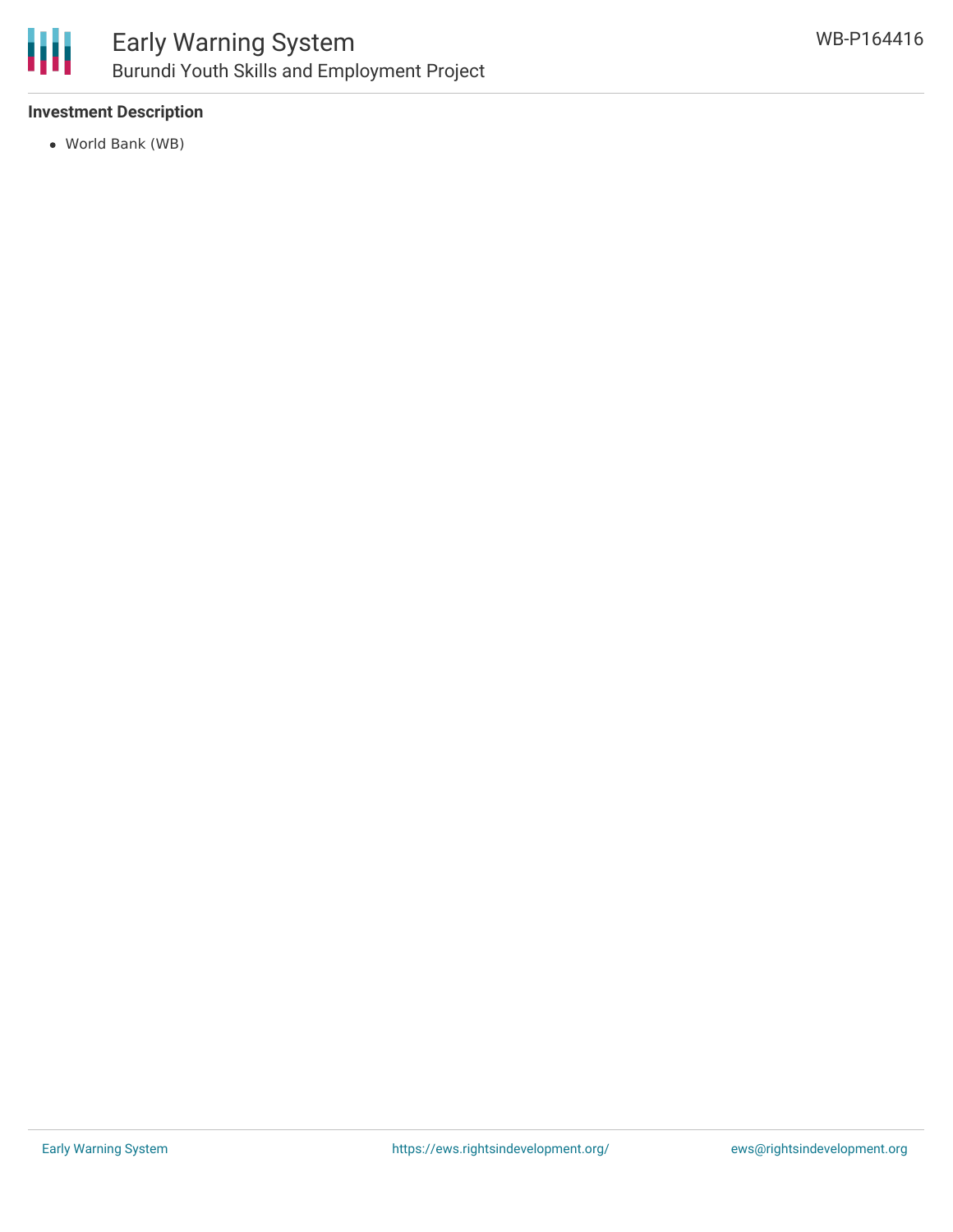### **Contact Information**

No contact information provided at the time of disclosure

ACCOUNTABILITY MECHANISM OF WORLD BANK

The World Bank Inspection Panel is the independent complaint mechanism and fact-finding body for people who believe they are likely to be, or have been, adversely affected by a World Bank-financed project. If you submit a complaint to the Inspection Panel, they may investigate to assess whether the World Bank is following its own policies and procedures for preventing harm to people or the environment. You can contact the Inspection Panel or submit a complaint by emailing ipanel@worldbank.org. You can learn more about the Inspection Panel and how to file a complaint at: http://ewebapps.worldbank.org/apps/ip/Pages/Home.aspx.